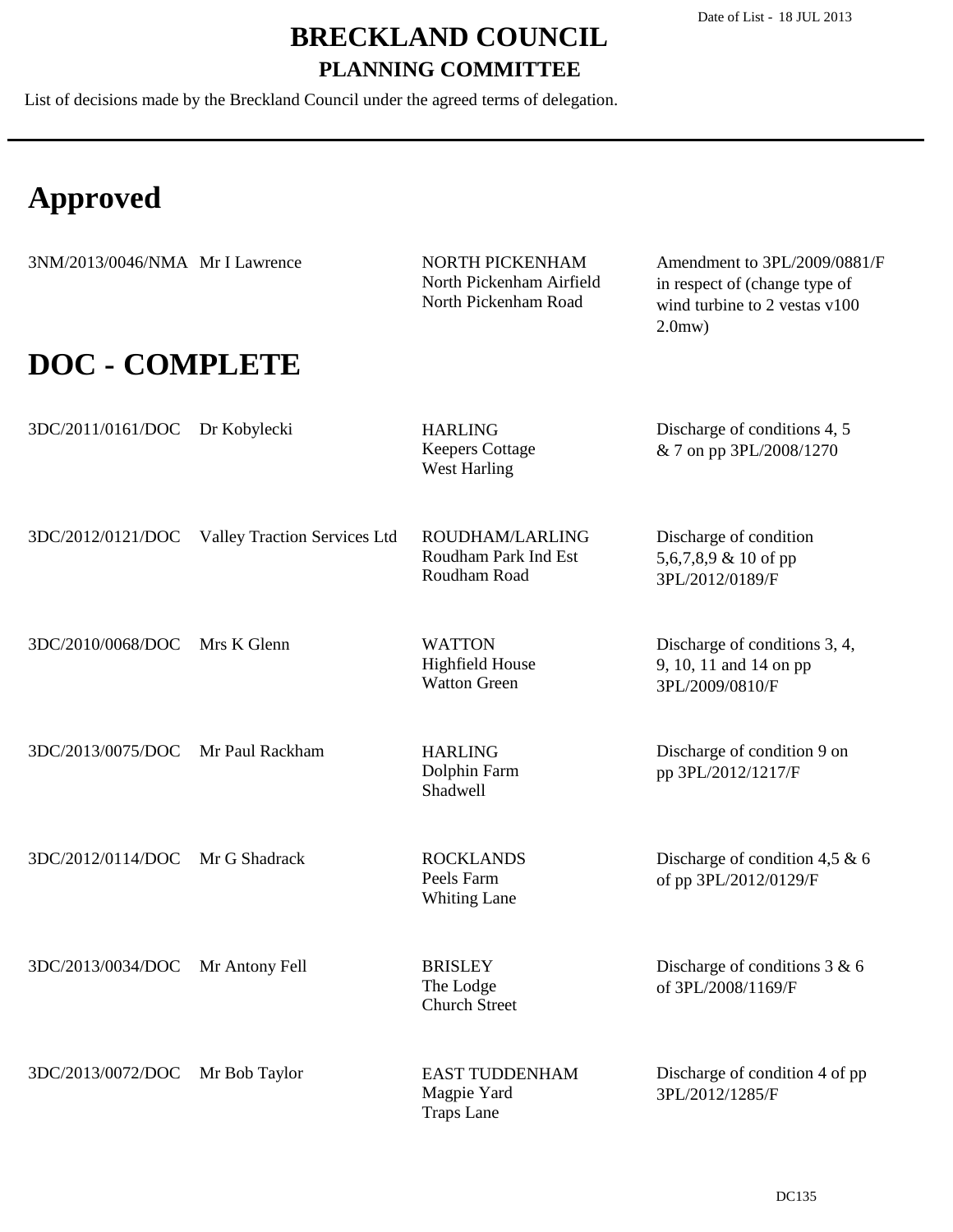List of decisions made by the Breckland Council under the agreed terms of delegation.

### **DOC - COMPLETE**

| 3DC/2013/0001/DOC         | <b>Ben Bailey Homes</b> | <b>SWAFFHAM</b><br>Land East of Brandon Road                        | Discharge of conditions 3, 7,<br>9, 10, 11, 13 & 15 on<br>3PL/2011/0868/F      |  |  |
|---------------------------|-------------------------|---------------------------------------------------------------------|--------------------------------------------------------------------------------|--|--|
| 3DC/2013/0048/DOC         | Temporis Capital LLP    | NORTH PICKENHAM<br>North Pickenham Airfield<br>North Pickenham Road | Discharge of conditions 18,20,<br>24 and 4, 15 and 28 on pp<br>3PL/2009/0881/F |  |  |
| <b>DOC-Discharge FULL</b> |                         |                                                                     |                                                                                |  |  |
| 3DC/2013/0052/DOC         | Mr Philip Hendry        | <b>BINTREE</b><br><b>Willow Cottage</b><br>Foulsham Road            | Discharge of condition 7 of<br>PP 3PL/2012/1160/F                              |  |  |
| <b>DOC-Discharge PART</b> |                         |                                                                     |                                                                                |  |  |
| 3DC/2013/0053/DOC         | Bennett Plc (Adam Bell) | <b>DEREHAM</b><br>De-Narde Road                                     | Discharge of conditions 3,5<br>& 10 of pp 3TL/2011/0011/TL                     |  |  |
| 3DC/2013/0065/DOC         | N E Salmon Ltd          | <b>WENDLING</b><br><b>High House Farm</b>                           | Discharge of conditions 3, 4,<br>9 and 10 on pp<br>3PL/2013/0200/F             |  |  |
| <b>DOC-No Discharge</b>   |                         |                                                                     |                                                                                |  |  |
| 3DC/2010/0153/DOC         | Mr Ismail Uzun          | <b>THETFORD</b><br>7 Market Place                                   | Discharge of conditon 5<br>from 3PL/2010/0334/F                                |  |  |

### **EIA not required**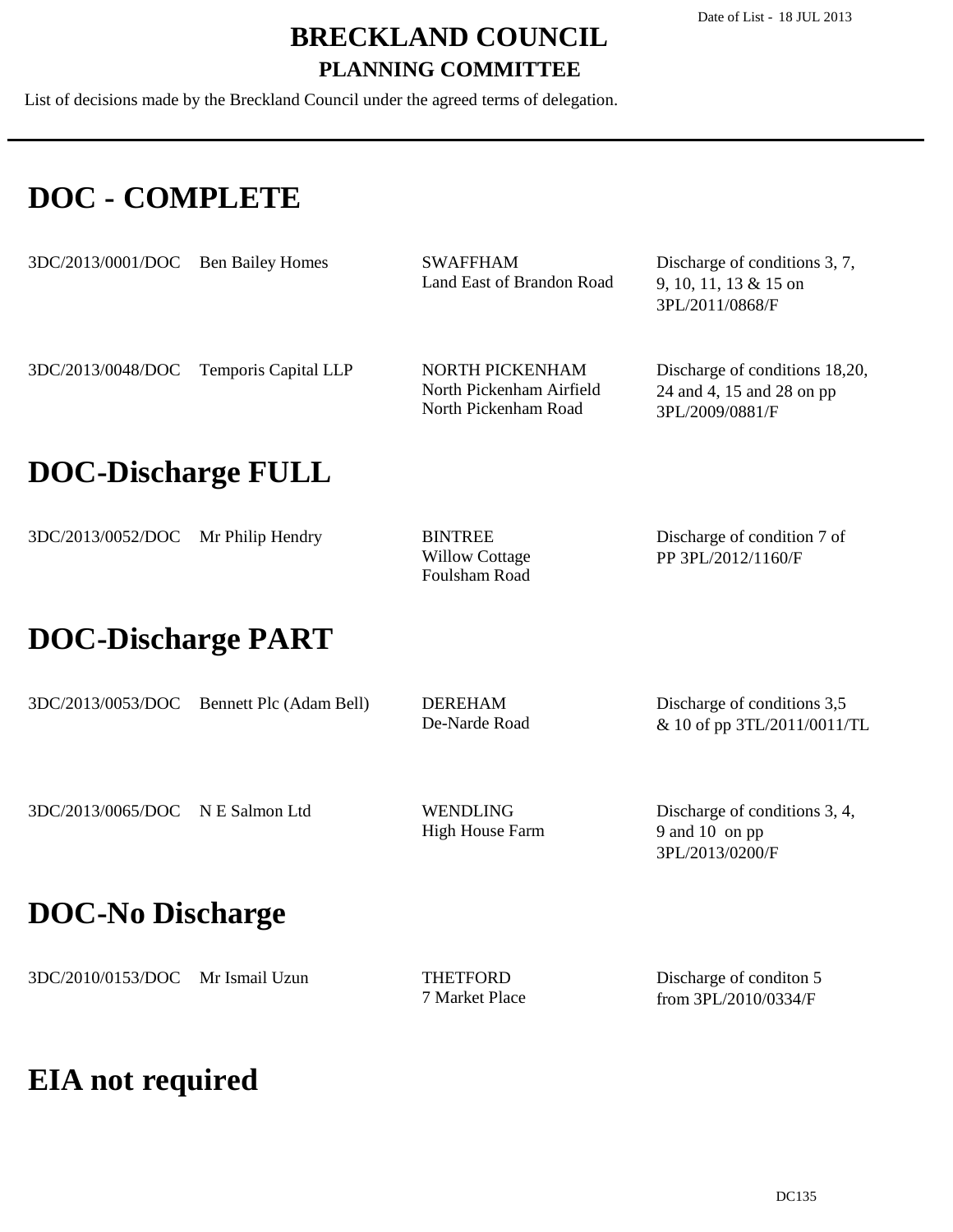List of decisions made by the Breckland Council under the agreed terms of delegation.

### **EIA not required**

| 3SR/2013/0009/SCR | <b>Cracknell Farms</b>             | <b>OLD BUCKENHAM</b><br>Cracknell Farm | Solar Park                     |
|-------------------|------------------------------------|----------------------------------------|--------------------------------|
| 3SR/2013/0008/SCR | Hopkins Homes (Chris Smith) WATTON | Land West of Thetford Road             | <b>Residential Development</b> |
|                   |                                    |                                        |                                |

### **No Prior Approval**

| 3PN/2013/0004/PNE | Mrs S Wilson      | <b>DEREHAM</b><br>16 De Narde Road     | Erection of single storey<br>extension to create kitchen<br>and garden room |
|-------------------|-------------------|----------------------------------------|-----------------------------------------------------------------------------|
| 3PN/2013/0003/PNE | Mr Brian Powley   | <b>SPORLE</b><br>2 Hills Close         | <b>Single Storey Rear Extension</b>                                         |
| 3PN/2013/0002/PNE | Mr R Furze        | <b>SWAFFHAM</b><br>14 Northfield Road  | Proposed Conservatory                                                       |
| 3PN/2013/0001/PNE | Mr Michael Turner | <b>SHIPDHAM</b><br>12 Pound Green Lane | Erect new conservatory                                                      |
| <b>Permission</b> |                   |                                        |                                                                             |

| 3PL/2013/0356/F | Mr BJ & PM Gooderham | KENNINGHALL   | Proposed alterations,      |
|-----------------|----------------------|---------------|----------------------------|
|                 |                      | Ash Tree Farm | renovations & extension to |
|                 |                      | Green Lane    | dwelling                   |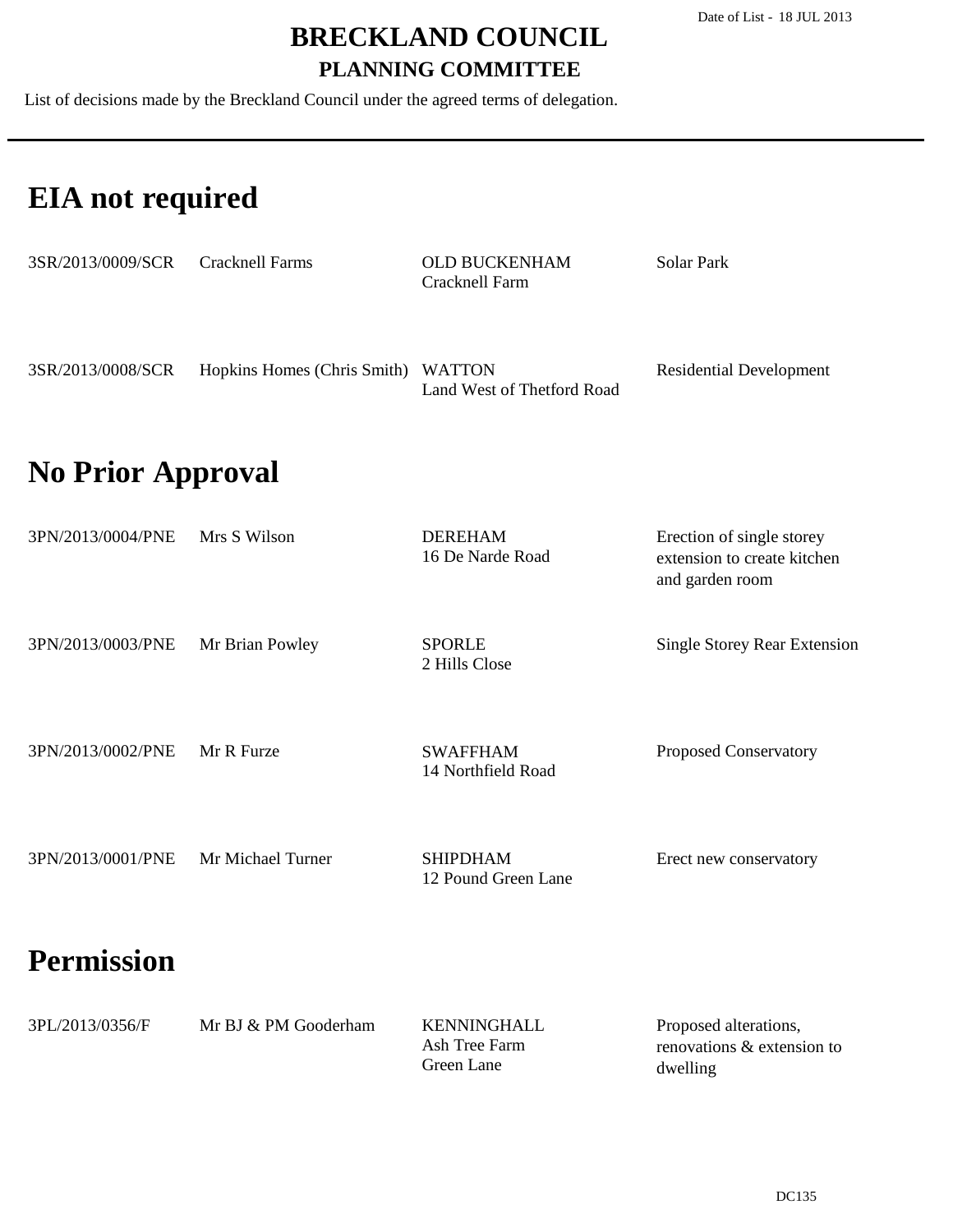List of decisions made by the Breckland Council under the agreed terms of delegation.

| 3PL/2013/0370/F | Mr Peter McLuckie                       | <b>KENNINGHALL</b><br><b>Fletcher Cottage</b><br>The Butts           | Change of use of agricultural<br>land to domestic garden<br>(retrospective) and erection<br>of summerhouse         |
|-----------------|-----------------------------------------|----------------------------------------------------------------------|--------------------------------------------------------------------------------------------------------------------|
| 3PL/2012/1106/F | Mr & Mrs Shaun & Mandy Coi NORTH LOPHAM | 73 The Street                                                        | Erection of detached three<br>bedroom chalet bungalow                                                              |
| 3PL/2013/0441/F | Mr R Gap                                | <b>ATTLEBOROUGH</b><br>Poultry Farm<br><b>Fiddlers Green</b>         | Installation of 1 No. micro<br>scale wind turbine (14.97m to<br>hub 5.6m diameter blades)                          |
| 3PL/2013/0468/F | Mr R Ford                               | <b>WHISSONSETT</b><br><b>Hill Farm House</b><br><b>London Street</b> | Demolition of existing garage/<br>workshop & erection of<br>replacement garage with ext.<br>to rear to form studio |
| 3PL/2013/0401/F | T G Ward & Partners                     | WHINBURGH/WESTFIELD<br>1-3 Manor Farm Barns                          | Variation of condition 10 on<br>3PL/2007/0664/F (To retain<br>some existing buildings)                             |
| 3PL/2013/0406/F | Mr G Edwards                            | <b>MATTISHALL</b><br>39 Mill Street                                  | Demolish existing garage<br>erect new garage, conservatory<br>and side link extension                              |
| 3PL/2013/0453/A | Olympic Sign Services                   | <b>SWAFFHAM</b><br>34 Market Place                                   | Timber fascia with built up<br>aluminium letters & 1x hanging<br>sign both externally<br>illuminated               |
| 3PL/2013/0452/F | Mr & Mrs Stubbs                         | <b>DEREHAM</b><br>16 Townshend Road                                  | Erection of white upvc<br>Georgian conservatory                                                                    |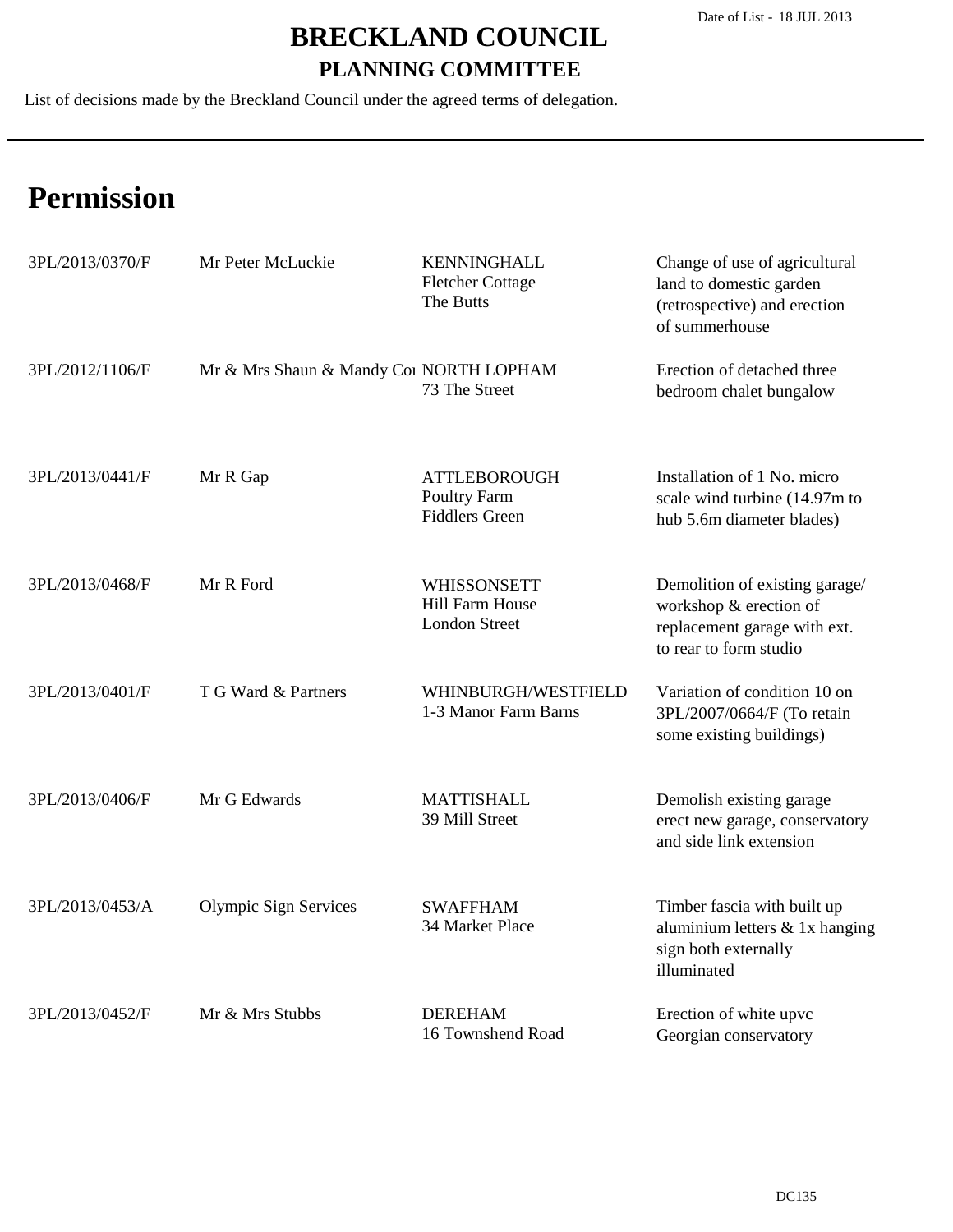List of decisions made by the Breckland Council under the agreed terms of delegation.

| 3PL/2013/0446/F  | Merton Parochial Church Coun MERTON | The Parish Church of St.<br>Peter<br>Merton                 | Replace the lead on the south<br>aisle roof with Zinc                                                              |
|------------------|-------------------------------------|-------------------------------------------------------------|--------------------------------------------------------------------------------------------------------------------|
| 3PL/2013/0449/F  | Mr & Mrs Peachey                    | <b>OLD BUCKENHAM</b><br>Midway Rise<br>Fen Street           | Alterations and extensions<br>including create first floor<br>accommodation, Juliette<br>balcony and double garage |
| 3PL/2013/0385/F  | Mr Richard Imeson                   | <b>HARLING</b><br>The Last Straw<br>Garboldisham Road       | Single storey kitchen<br>extension                                                                                 |
| 3PL/2013/0436/F  | Mr J Frost                          | <b>KENNINGHALL</b><br>Cranborne<br><b>Banham Road</b>       | Replacement of window with ne<br>bow window                                                                        |
| 3PL/2013/0437/F  | Mr N Relph                          | <b>DEREHAM</b><br>21 Malthouse Cottages<br>off Norwich Road | Detached garage in rear garden                                                                                     |
| 3PL/2013/0409/F  | Jamodu Properties Ltd               | <b>GRISTON</b><br>Land at Manor Road                        | Minor material amendment to<br>3PL/2010/1046/F (alts to<br>footprint/design)                                       |
| 3PL/2013/0349/F  | Mr Malcom Easey                     | <b>SWAFFHAM</b><br>Evergreen Farm<br>South Pickenham Road   | Proposal of ground mounted<br>solar pv array                                                                       |
| 3PL/2013/0374/CU | Minipoli                            | <b>THETFORD</b><br>Unit 12 Lime Kiln Lane                   | Change of use from toolhire<br>(sui generis) to retail (A1)                                                        |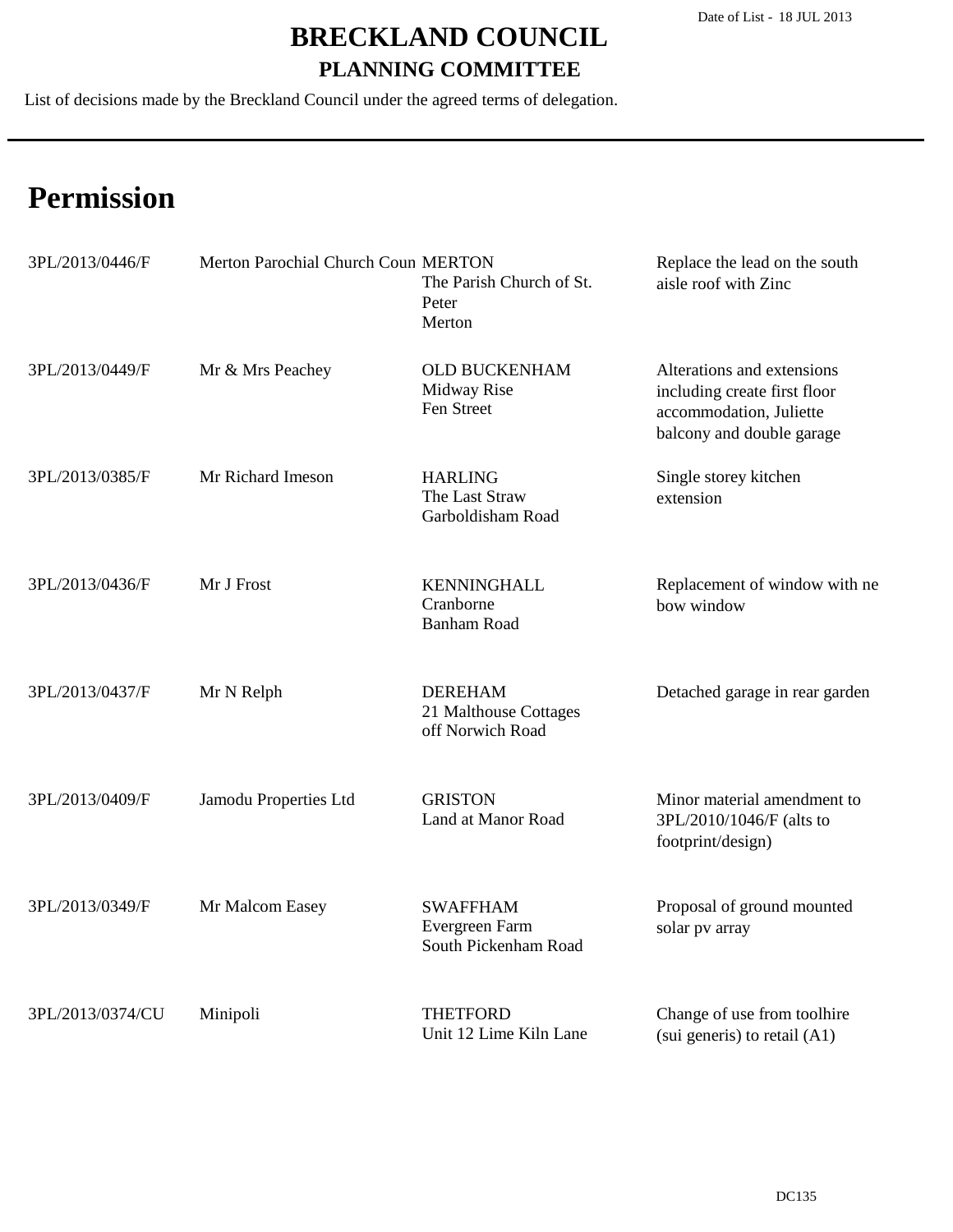List of decisions made by the Breckland Council under the agreed terms of delegation.

| 3PL/2013/0377/F | Mr J Gooderham             | <b>KENNINGHALL</b><br>Old Chapel<br><b>East Church Street</b>           | Erection of triple bay cart<br>lodge with attached dog<br>kennel                                                           |
|-----------------|----------------------------|-------------------------------------------------------------------------|----------------------------------------------------------------------------------------------------------------------------|
| 3PL/2013/0317/O | Thompson Parish Council    | <b>THOMPSON</b><br>Thompson Millennium<br>Green<br>School Road          | New community hall<br>(outline application)                                                                                |
| 3PL/2013/0443/F | Mid Norfolk Mencap Ltd     | <b>DEREHAM</b><br>Merle Boddy House<br>55 Norwich Road                  | Single storey rear extension $&$<br>renew existing roof to form<br>office within roof space                                |
| 3PL/2013/0445/F | Dereham Town Football Club | <b>DEREHAM</b><br><b>Aldiss Park</b>                                    | Erection of detached education<br>base                                                                                     |
| 3PL/2013/0403/F | T G Ward & Partners        | WHINBURGH/WESTFIELD<br>Manor Farm Barns                                 | Minor Material Amendment to<br>3PL/2007/0664/F (Revise<br>position of garaging & store<br>to unit $1$ )                    |
| 3PL/2013/0451/F | Mr & Mrs Kevin Allen       | <b>BEESTON</b><br>Molly's<br>The Street                                 | Demolition of existing rear<br>single storey addition, erect<br>rear two storey extension and<br>single storey garden room |
| 3PL/2013/0458/F | Mr David Blanks            | <b>GREAT ELLINGHAM</b><br><b>Five Acre Cottage</b><br>Attleborough Road | Erection of two storey back<br>extension, double garage<br>and loft conversion                                             |
| 3PL/2013/0466/F | Mrs Jackie Jest            | <b>ATTLEBOROUGH</b><br>44 Thieves Lane                                  | Erection of additional<br>garage to create double<br>garage                                                                |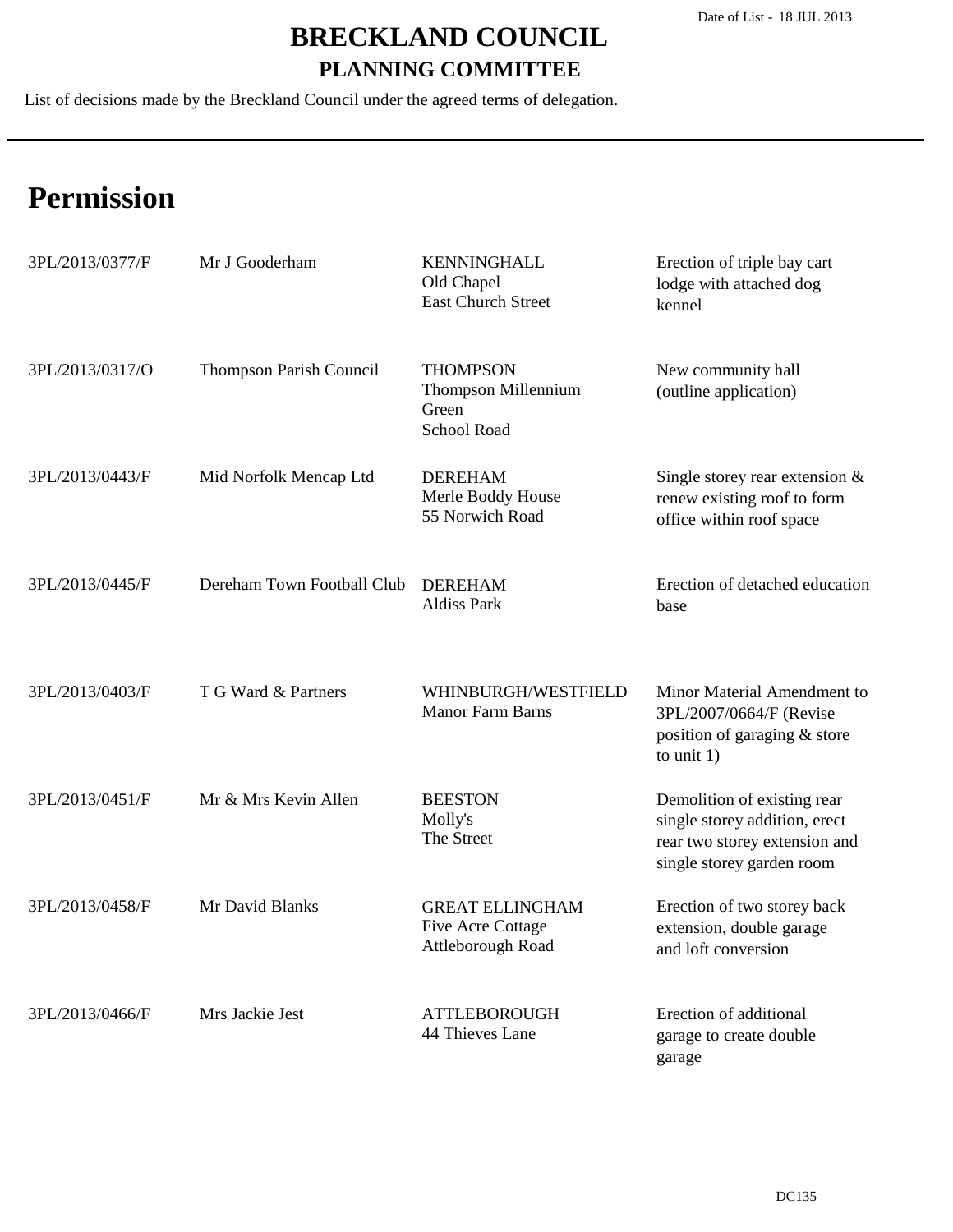List of decisions made by the Breckland Council under the agreed terms of delegation.

| 3PL/2013/0381/F  | Mr Ben Turner                         | <b>BEESTON</b><br><b>Ben Burgess Agricultural</b><br>Engineers<br>Dereham Road    | Demolition of existing<br>workshop and erection of<br>enlarged replacement<br>workshop                                    |
|------------------|---------------------------------------|-----------------------------------------------------------------------------------|---------------------------------------------------------------------------------------------------------------------------|
| 3PL/2013/0430/F  | <b>Travis Perkins</b>                 | <b>THETFORD</b><br><b>Commercial Ceiling Factors</b><br>Ltd, Unit 22<br>Fison Way | Erection of new storage<br>building and extension of<br>concrete yard                                                     |
| 3PL/2013/0440/F  | R W & A Wiseman (Airfield Pi WENDLING | <b>AND LONGHAM</b><br>The Old Airfield                                            | Erect steel portal frame<br>building for fattening pigs                                                                   |
| 3PL/2013/0410/D  | Mr & Mrs P Beckham                    | <b>MATTISHALL</b><br><b>Holbrook House</b><br>75 Dereham Road                     | Erection of detached bungalow<br>and garage                                                                               |
| 3PL/2013/0382/F  | Mr & Mrs Ben Hopkins                  | <b>GATELEY</b><br>2 Hill Farm Cottages<br><b>Church Road</b>                      | Demolish existing conservatory<br>erect new garden room with<br>side link extension and 2nd<br>floor window in attic room |
| 3PL/2013/0426/F  | Mr John Horslen                       | <b>ATTLEBOROUGH</b><br>Hylands<br><b>Foundry Corner</b>                           | Erection of 1.8m close boarded<br>fence (retrospective)                                                                   |
| 3PL/2013/0368/LB | Mrs D Reeve                           | <b>HARLING</b><br>Tilly Whim<br><b>Memorial Green</b>                             | Demolition of existing lean-to<br>conservatory & rebuild as<br>utility room                                               |
| 3PL/2013/0442/F  | Paul Garner Developments Ltd WATTON   | 99 Dereham Road                                                                   | Re-designed dwelling                                                                                                      |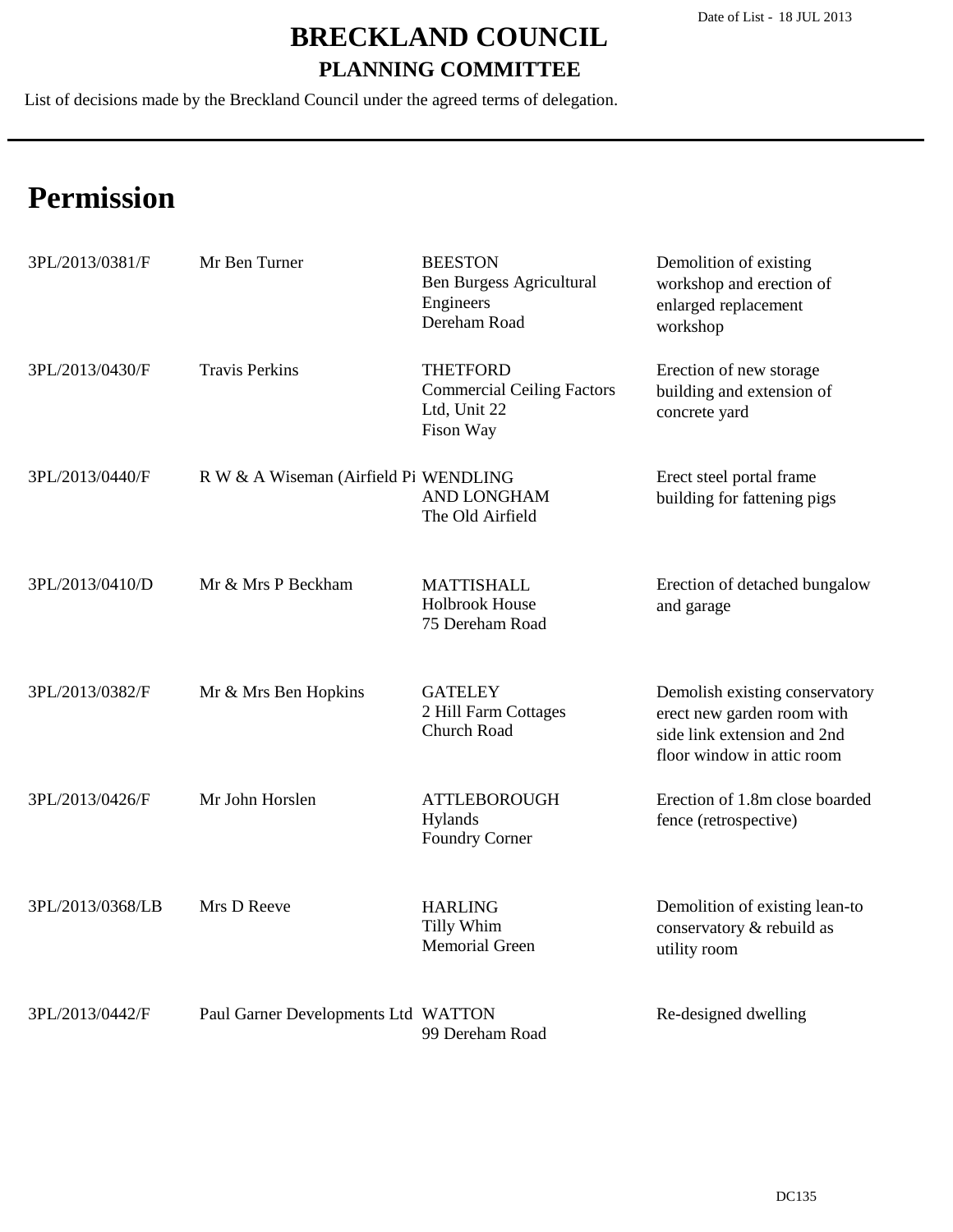List of decisions made by the Breckland Council under the agreed terms of delegation.

| 3PL/2013/0470/F                | Mr & Mrs M Abbs            | <b>LYNG</b><br><b>Bramley House</b><br>The Street         | Demolish existing porch/<br>utility to rear and construct<br>single & two storey extension<br>to rear and replacement porch   |
|--------------------------------|----------------------------|-----------------------------------------------------------|-------------------------------------------------------------------------------------------------------------------------------|
| 3PL/2013/0541/F                | M Jackson                  | <b>SAHAM TONEY</b><br>60 Hills Road<br>Saham Hills        | Rear 1 1/2 storey extension $\&$<br>rear flat roof extension to<br>garage, dormer flat roof<br>replaced with piched roof      |
| 3NM/2013/0044/NMA Miss M Dolan |                            | <b>MATTISHALL</b><br>Homelea<br><b>Stone Road</b>         | Amendment to pp 3PL/2012/068<br>- addition of double doors to<br>east elevation, change to<br>window sizes                    |
| 3DC/2013/0081/DOC              | NR20 Developments          | <b>MATTISHALL</b><br>99 Dereham Road                      | Discharge of condition 5 on<br>3PL/2012/0822/F                                                                                |
| 3PL/2013/0461/F                | Mr Barrie Bremner          | <b>OLD BUCKENHAM</b><br>The Finches<br><b>Cake Street</b> | Front & rear extensions raise<br>roof to create rooms in roof<br>inc. Juliette balcony & new<br>intergral garage resubmission |
| 3PL/2013/0415/LB               | Mr & Mrs J Jacobs          | <b>HARLING</b><br><b>Eastfield House</b><br>Church Road   | House - Int alt, new glazing,<br>porch, re-roofing; Coach House<br>- Re-roofing, new mezzanine,<br>windows & doors            |
| 3PL/2013/0417/CU               | Abel Homes Ltd             | <b>SHIPDHAM</b><br>Mill Road                              | Change of use of land behind<br>houses 1, 2, 6, 8, 10 & 11 to<br>garden land                                                  |
| 3PL/2013/0418/F                | Ms E Airey & Ms J Batstone | NORTH LOPHAM<br>28A The Street                            | Ground floor extension to form<br>bedroom, bathroom and garden<br>room                                                        |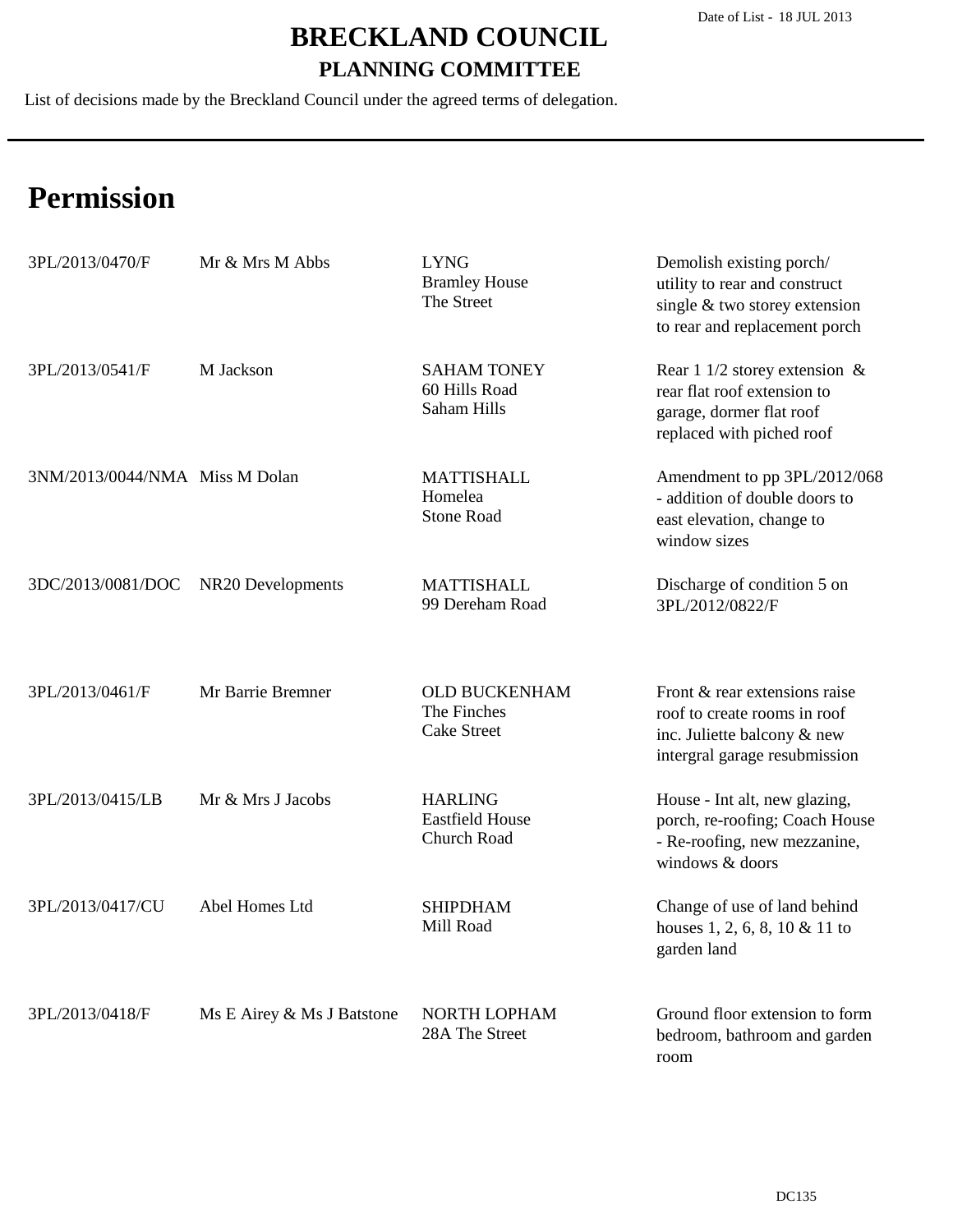List of decisions made by the Breckland Council under the agreed terms of delegation.

| 3PL/2013/0421/F  | Mr & Mrs R Frary           | <b>DEREHAM</b><br>21 Emelson Close                                                    | Remove existing conservatory &<br>erect single storey extension<br>to rear                                  |
|------------------|----------------------------|---------------------------------------------------------------------------------------|-------------------------------------------------------------------------------------------------------------|
| 3PL/2013/0423/LB | Mr T Page                  | <b>GRESSENHALL</b><br><b>Woodlands Farm</b><br>Riverside                              | Demolish single storey<br>extension to rear & erect two<br>storey extension                                 |
| 3PL/2013/0425/F  | Mr & Mrs G Osborn          | <b>YAXHAM</b><br>Kendle House<br>Paper Street                                         | Proposed single storey lean to<br>extension                                                                 |
| 3PL/2013/0351/F  | Raker Farms Ltd            | <b>THOMPSON</b><br>Off Hall Lane                                                      | Ground mounted solar PV<br>installation                                                                     |
| 3PL/2013/0196/F  | Mr Colin White             | <b>BRADENHAM</b><br>15 Southend                                                       | Alterations, extensions<br>and detached 4-bay garage<br>/cartshed (to fall within<br>permitted development) |
| 3PL/2013/0331/F  | Mr I Rodger and Ms B Gough | <b>MATTISHALL</b><br>Kensington Lodge Farm<br>Dereham Road                            | Single storey building to<br>provide lecture room and<br>seminar room facilities for<br>riding school       |
| 3PL/2013/0483/F  | Mr & Mrs T Bemrose         | <b>NORTH ELMHAM</b><br><b>Granary Cottage</b><br>8 Station Road                       | First floor extension over<br>garage & two storey extension<br>to front, single storey<br>extension to rear |
| 3PL/2013/0404/F  | Harling Parish Council     | <b>HARLING</b><br>East Harling Childrens<br><b>Playing Field</b><br>(AKA The Poplars) | Replace play equipment<br>(Uniplay lycee adventure unit<br>needs pp due to height 5.4m)                     |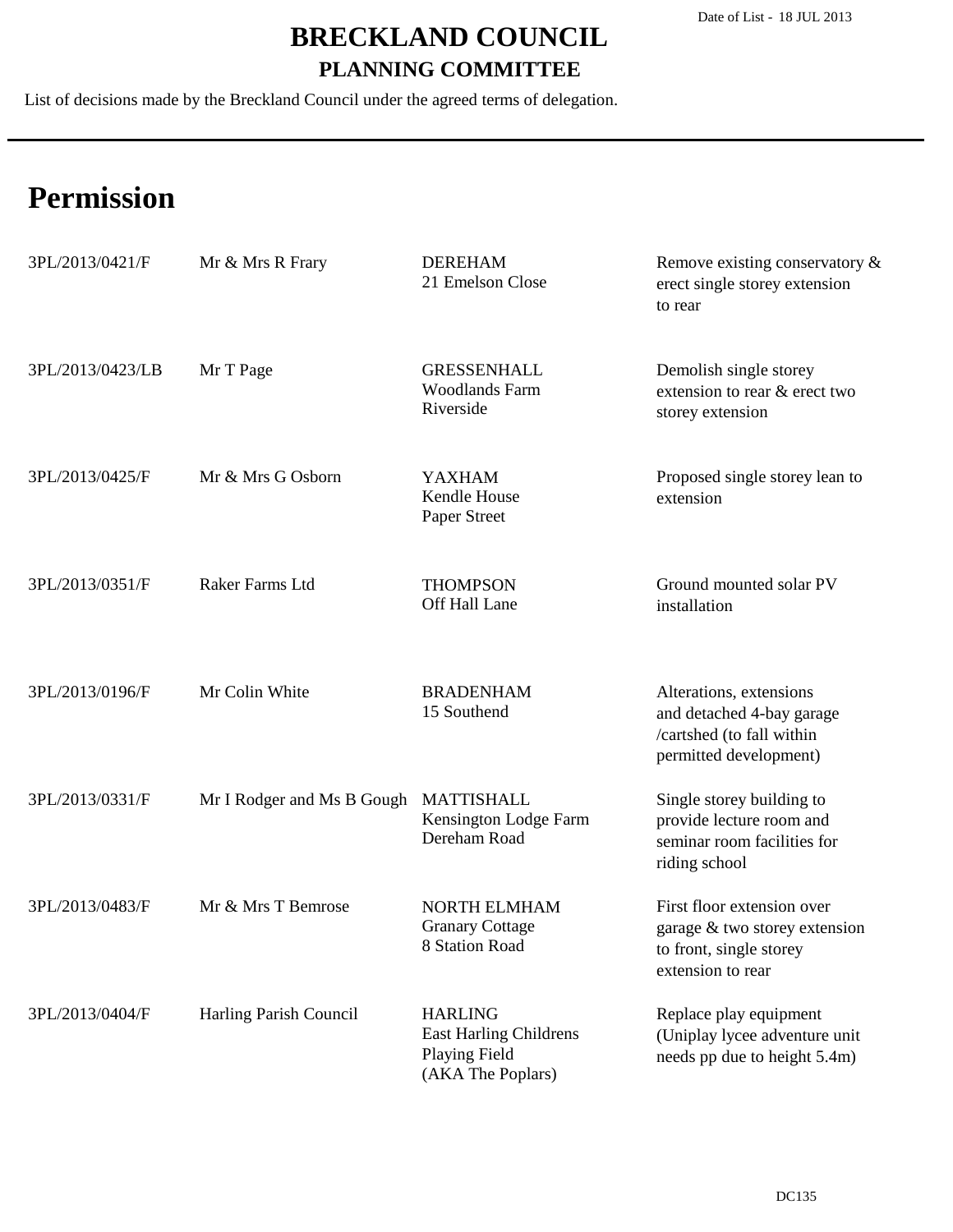List of decisions made by the Breckland Council under the agreed terms of delegation.

| 3PL/2013/0492/F | Mr Roger Watson             | <b>SWANTON MORLEY</b><br>7 Bedingfield Road             | Improvements to front<br>entrance & garage with<br>covered way                                                                                      |
|-----------------|-----------------------------|---------------------------------------------------------|-----------------------------------------------------------------------------------------------------------------------------------------------------|
| 3PL/2013/0456/F | Mr & Mrs Gibb               | <b>WATTON</b><br>15 Saham Road                          | Single storey front extension                                                                                                                       |
| 3PL/2013/0465/F | Mr & Mrs P Makins           | <b>MUNDFORD</b><br>34 The Lammas                        | Part two storey and part<br>single storey extension<br>and alterations to dwelling                                                                  |
| 3PL/2013/0431/F | Mr T Bracken                | <b>SWAFFHAM</b><br>17 Northwell Pool Road               | <b>Extension and Alterations to</b><br>dwelling (retrospective)                                                                                     |
| 3PL/2013/0435/A | Kwik Fit (GB) Ltd           | <b>DEREHAM</b><br>Kwik Fit<br>37 Yaxham Road            | Erect 4 fascia signs & glazing<br>vinyls/reception panel, totem,<br>opening hours & welcome sign<br>$(3 \text{ int } \& 1 \text{ ext illuminated})$ |
| 3PL/2013/0414/F | Mr & Mrs J Jacobs           | <b>HARLING</b><br><b>Eastfield House</b><br>Church Road | House - Int alts, new glazing,<br>porch, re-roofing; Coach House<br>- Re-roofing, new mezzanine,<br>windows & doors                                 |
| 3PL/2013/0416/A | <b>Lloyds Banking Group</b> | THETFORD<br>Halifax Plc<br>4 King Street                | 2 fascia signs, 1 x projecting<br>sign (all externally<br>illuminated) & ATM collar<br>(internally illuminated)                                     |
| 3PL/2013/0366/F | Mr Andrew Wood              | <b>ROCKLANDS</b><br>Ash Tree House<br>86 The Street     | Convert existing garage to<br>ancillary accomm with small<br>side extension, erect new<br>detached double cart lodge                                |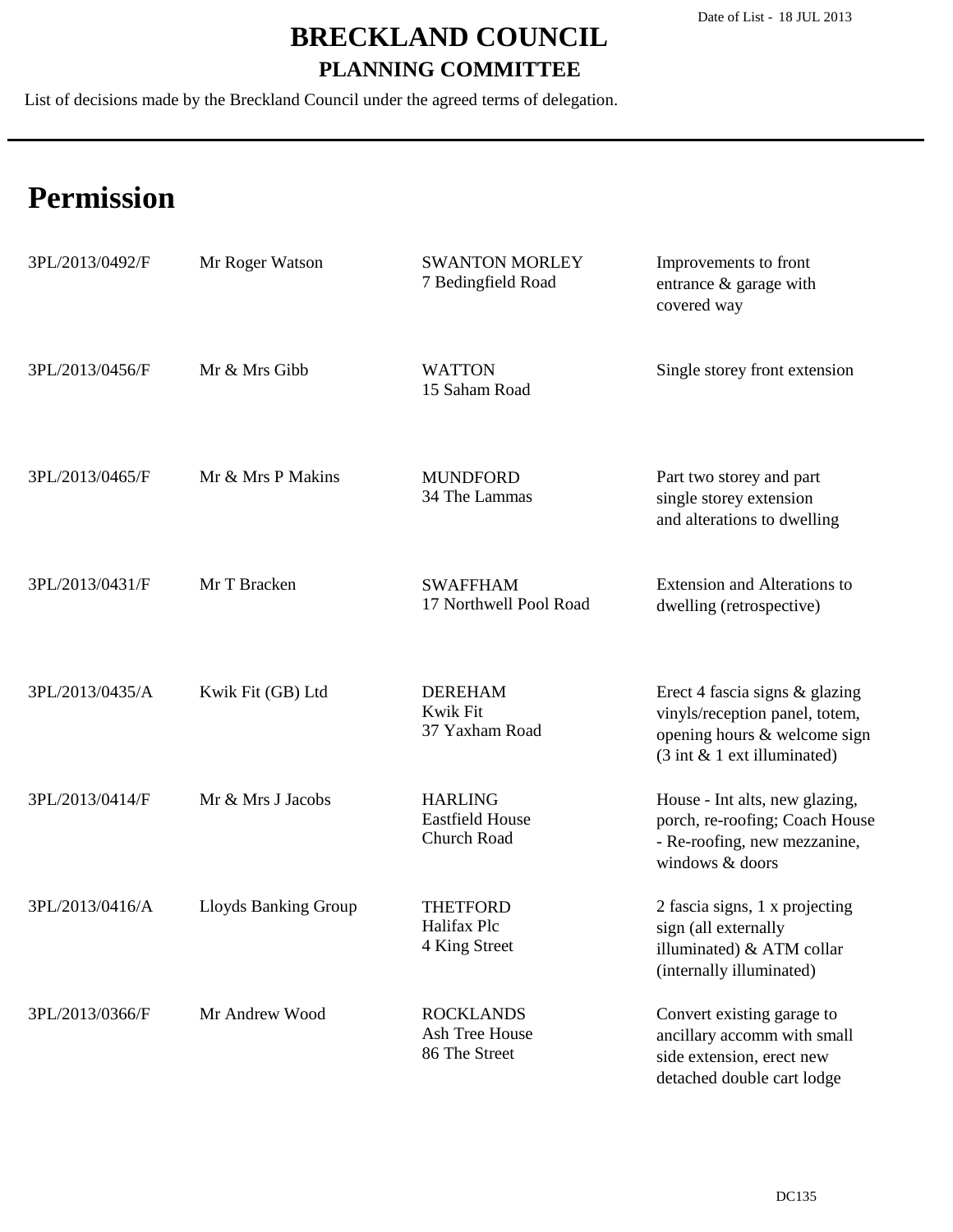List of decisions made by the Breckland Council under the agreed terms of delegation.

| 3PL/2013/0169/F                     | Mr D Jackman                          | <b>HOCKHAM</b><br>26 Shropham Road                           | Two storey extension to side<br>of existing cottage                                                                |
|-------------------------------------|---------------------------------------|--------------------------------------------------------------|--------------------------------------------------------------------------------------------------------------------|
| 3PL/2013/0327/F                     | Mr & Mrs Morter                       | <b>HOE</b><br><b>Corners Nursery</b><br>Fakenham Road        | Erection of replacement store<br>building, conversion of store<br>building to cafe, extension to<br>form toilets   |
| 3PL/2012/0759/F                     | Thetford Municipal Almshouse THETFORD | The Old Ambulance Station<br>Earls Street                    | Conversion of property to a<br>dwelling                                                                            |
| 3PL/2012/1025/F                     | Mr R Betts                            | <b>WEETING</b><br><b>B</b> & <b>B</b> Betts<br>Fengate Drove | Proposed workshop/office and<br>associated parking                                                                 |
| 3NM/2013/0045/NMA Mrs Karen Elsbury |                                       | OLD BUCKENHAM<br><b>Buckenham Priory</b><br>Abbey Road       | Non material amendment to<br>pp 3PL/2012/0640/F - change of<br>external materials                                  |
| 3PL/2013/0460/F                     | Mr & Mrs Jonathon Pilbrow             | <b>DEREHAM</b><br>61 Stone Road<br>Toftwood                  | Erection of garage with office<br>above, proposed porch,<br>pitched roofs to dormers and<br>boundary wall to front |
| 3PL/2013/0429/F                     | Floranova Ltd                         | <b>FOXLEY</b><br>Floranova Ltd<br>Norwich Road               | Propose Cold Store, extension<br>of Packaging Area and internal<br>and external alterations                        |
| 3PL/2013/0412/F                     | Abel Homes Ltd                        | <b>SHIPDHAM</b><br>Mill Road                                 | MMA to 3PL/2010/0732/F in<br>respect of changes to parking<br>spaces/hardstandings for<br>various plots            |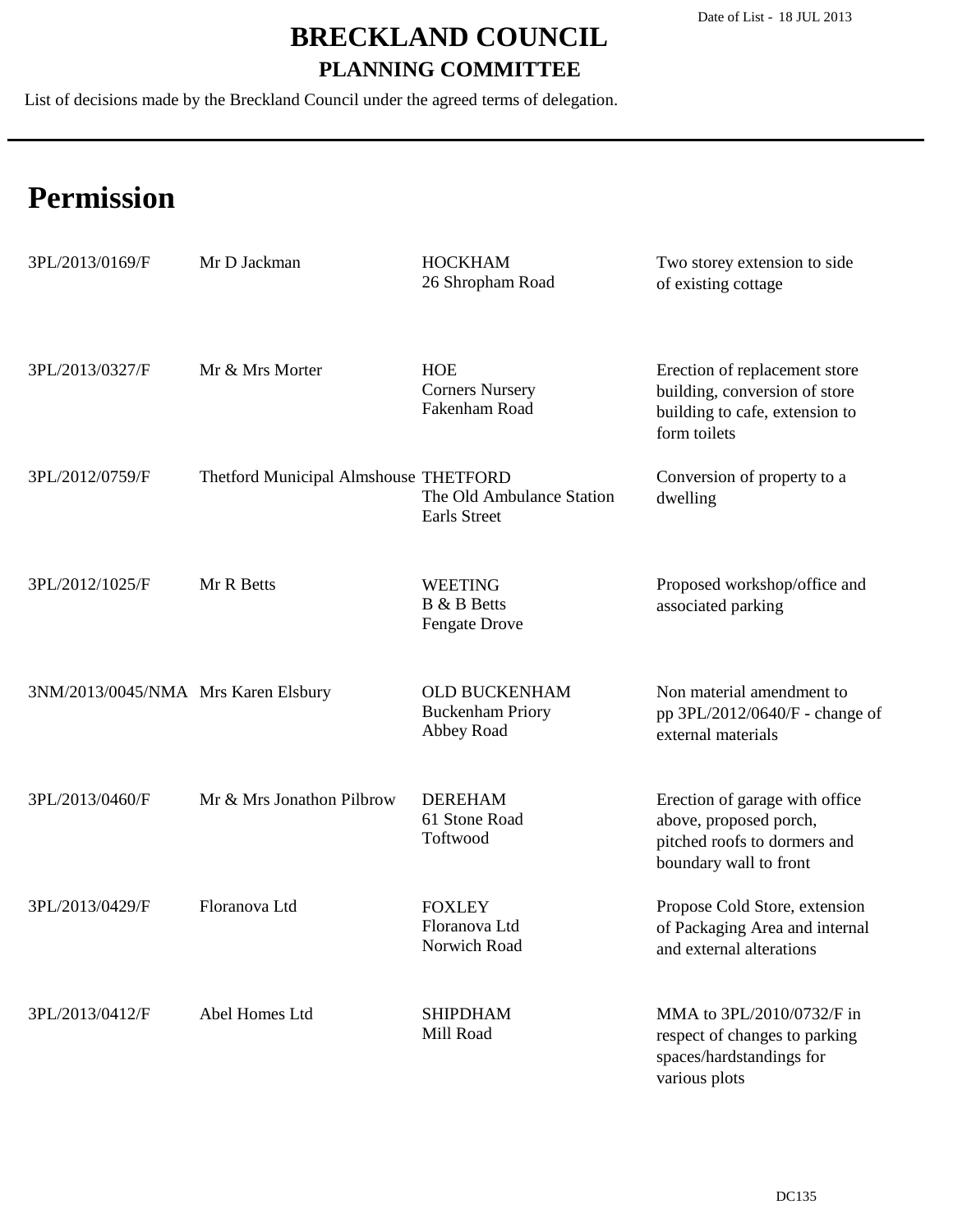List of decisions made by the Breckland Council under the agreed terms of delegation.

| 3PL/2013/0427/F  | W R Garner & Son                     | <b>TITTLESHALL</b><br><b>Godwick Hall Farm</b><br>Godwick | Proposed cold room &<br>alterations to extg<br>outbuilding to enlarge extg<br>turkey processing unit                             |
|------------------|--------------------------------------|-----------------------------------------------------------|----------------------------------------------------------------------------------------------------------------------------------|
| 3PL/2012/1350/F  | <b>Fyfield Estates Ltd</b>           | <b>LEXHAM</b><br>Land off A1065                           | Erection of an agricultural<br>pig building                                                                                      |
| 3PL/2013/0361/O  | Rev Vivian Singh                     | <b>LONGHAM</b><br>Garden to the East of<br>Manor Cottage  | House and garage<br>(Outline Application)                                                                                        |
| 3PL/2013/0248/LB | Mr Johnathan Olpin                   | <b>OLD BUCKENHAM</b><br><b>Tower Lodge</b>                | Replacement of roof materials<br>on tower building only from<br>cedar shingles to lead                                           |
| 3PL/2013/0184/F  | Mr John Sharples                     | <b>HARDINGHAM</b><br>Low Street Farm<br>Low Street        | Installation of 10 kw ground<br>mounted solar panel array                                                                        |
| 3PL/2013/0252/F  | AMG Leisure Ltd (Mr Frank G SWAFFHAM | Peddlars Cafe<br>50A Market Place                         | Change of use of premises from<br>A3 cafe to A5 fish and chip<br>restaurant with takeaway with<br>assoc. single storey rear ext. |
| 3PL/2013/0455/F  | Mr G Newton                          | <b>DEREHAM</b><br>4 Hall Cottages<br>Gressenhall Road     | Erection of stable, workshop,<br>storage building & toilet<br>(part retrospective)                                               |
| 3PL/2013/0549/F  | Mr & Mrs P Lindsay                   | <b>GRESSENHALL</b><br>30 Rougholme Close                  | Single storey side extension<br>to form wc                                                                                       |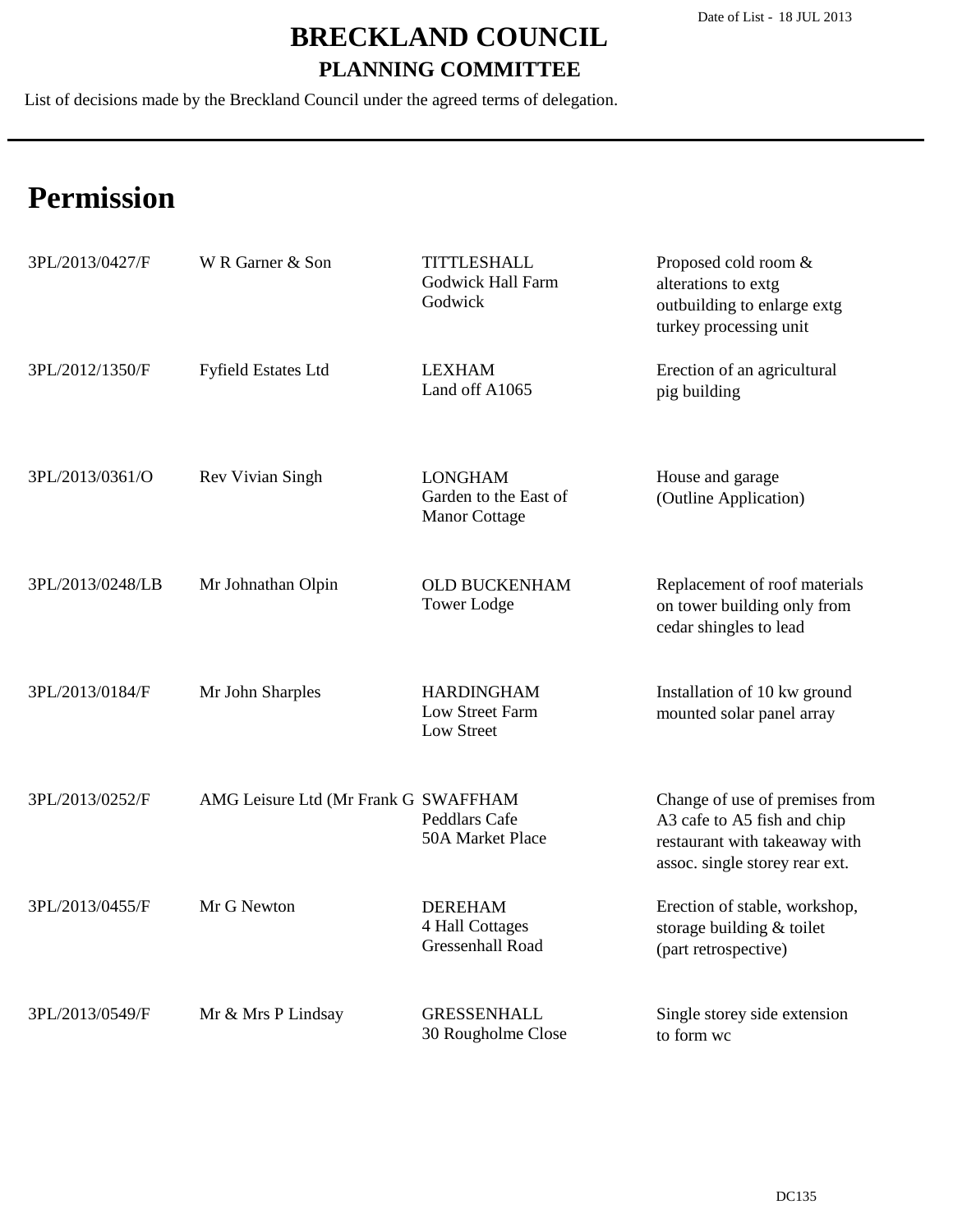List of decisions made by the Breckland Council under the agreed terms of delegation.

| 3PL/2013/0462/F                 | Mr & Mrs G Crowther | <b>ELSING</b><br>Fern Lea<br><b>Rectory Road</b>                         | Demolition of existing flat<br>roof garage and erection of<br>one and a half storey side<br>extension                      |
|---------------------------------|---------------------|--------------------------------------------------------------------------|----------------------------------------------------------------------------------------------------------------------------|
| 3PL/2013/0390/F                 | Mr Michael Davey    | <b>HARLING</b><br><b>Blackwater Lake</b>                                 | Variation of condition no. 4<br>on pp 3PL/2012/0303/F to<br>surface the first 3m only of<br>the access track               |
| 3PL/2013/0226/F                 | Ms Serena Davey     | <b>FOXLEY</b><br>Chapel Road                                             | Erection of four new dwelings<br>and one replacement dwelling                                                              |
| 3PL/2013/0227/F                 | R Hancy & Sons      | <b>BANHAM</b><br><b>Heath House Farm</b><br>Winfarthing Road             | Agricultural grain store with<br>on-floor drying and for<br>storage of grain produced by<br>the applicant                  |
| 3PL/2013/0273/F                 | Mr & Mrs J Redding  | <b>DEREHAM</b><br>2 Stanton Close                                        | New re-designed dwelling in<br>lieu of previously approved $\&$<br>partly constructed dwelling<br>Ref. 3PL/2007/1007/D     |
| 3PL/2013/0344/F                 | Mr Robert Austin    | <b>OLD BUCKENHAM</b><br>Old Buckenham Cricket Club<br>Old Buckenham Hall | Erection of three bay building<br>to store ground equipment                                                                |
| 3NM/2013/0047/NMA Mr I Tregay   |                     | <b>WATTON</b><br>36 Dereham Road                                         | Amendment to 3PL/2012/1344/F<br>(revise roof structure to<br>simplified double pitched $\&$<br>change tile)                |
| 3NM/2013/0039/NMA Mr Levi Brown |                     | <b>THETFORD</b><br>3 Norwich Road                                        | Non-material amendment to<br>3PL/2011/1137/F use fencing<br>in place of railings and use<br>pantile in place of plain tile |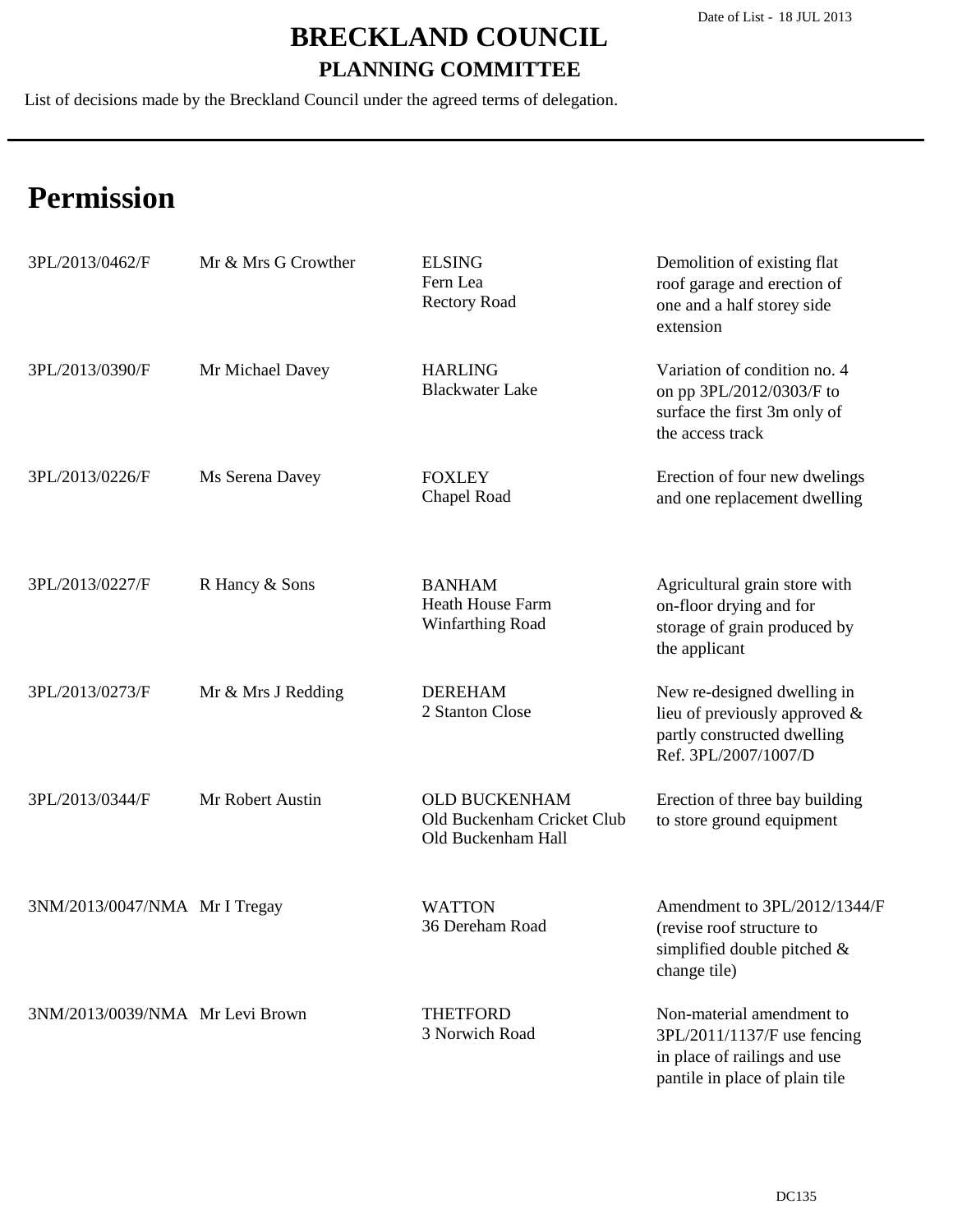List of decisions made by the Breckland Council under the agreed terms of delegation.

| 3PL/2013/0438/F  | Mid Norfolk Railway Preservat DEREHAM  | <b>Railway Station</b><br><b>Station Road</b>                                                 | Erection of replacement<br>footbridge at Dereham Railway<br><b>Station</b>                                                     |
|------------------|----------------------------------------|-----------------------------------------------------------------------------------------------|--------------------------------------------------------------------------------------------------------------------------------|
| 3PL/2013/0428/LB | W R Garner & Son                       | <b>TITTLESHALL</b><br><b>Godwick Hall Farm</b><br>Godwick                                     | Proposed cold room &<br>alterations to extg<br>outbuilding to enlarge extg<br>turkey processing unit                           |
| 3PL/2013/0079/O  | Mr Moy & Miss Wyatt                    | <b>DEREHAM</b><br>South View<br><b>Baxter Row</b>                                             | Sub-division of site and<br>erection of single storey<br>dwelling                                                              |
| 3PL/2013/0277/F  | Flagship Housing Group Ltd (N SHIPDHAM | 49 - 54 Park Estate                                                                           | Conversion of six existing<br>elderly people sheltered bed<br>sits into four self-contained<br>bungalows and parking           |
| 3PL/2013/0362/F  | Mr Craig Taylor                        | <b>LITTLE CRESSINGHAM</b><br>Anglia Meat Products Ltd<br>1 Threxton Road Industrial<br>Estate | Single storey ext (unit 2) $&$<br>replacement freezer on side of<br>unit 1, inc. improved staff<br>car park entrance           |
| 3PL/2013/0253/LB | AMG Leisure Ltd (Mr Frank G SWAFFHAM   | Peddlars Cafe<br>50A Market Place                                                             | Change of use of premises<br>from A3 cafe to A5 fish & chip<br>restaurant with takeaway with<br>assoc. single storey rear ext. |
| 3PL/2013/0444/F  | Mr T Burdess                           | <b>TITTLESHALL</b><br>6 Renowood Close                                                        | Extension to front to create<br>porch (revised application)                                                                    |
| 3PL/2013/0484/F  | Mr I Farnsworth                        | NORTH PICKENHAM<br>Riverside House<br>Meadow Lane                                             | Single $&$ two storey extension<br>plus dormer to existing rear<br>roof                                                        |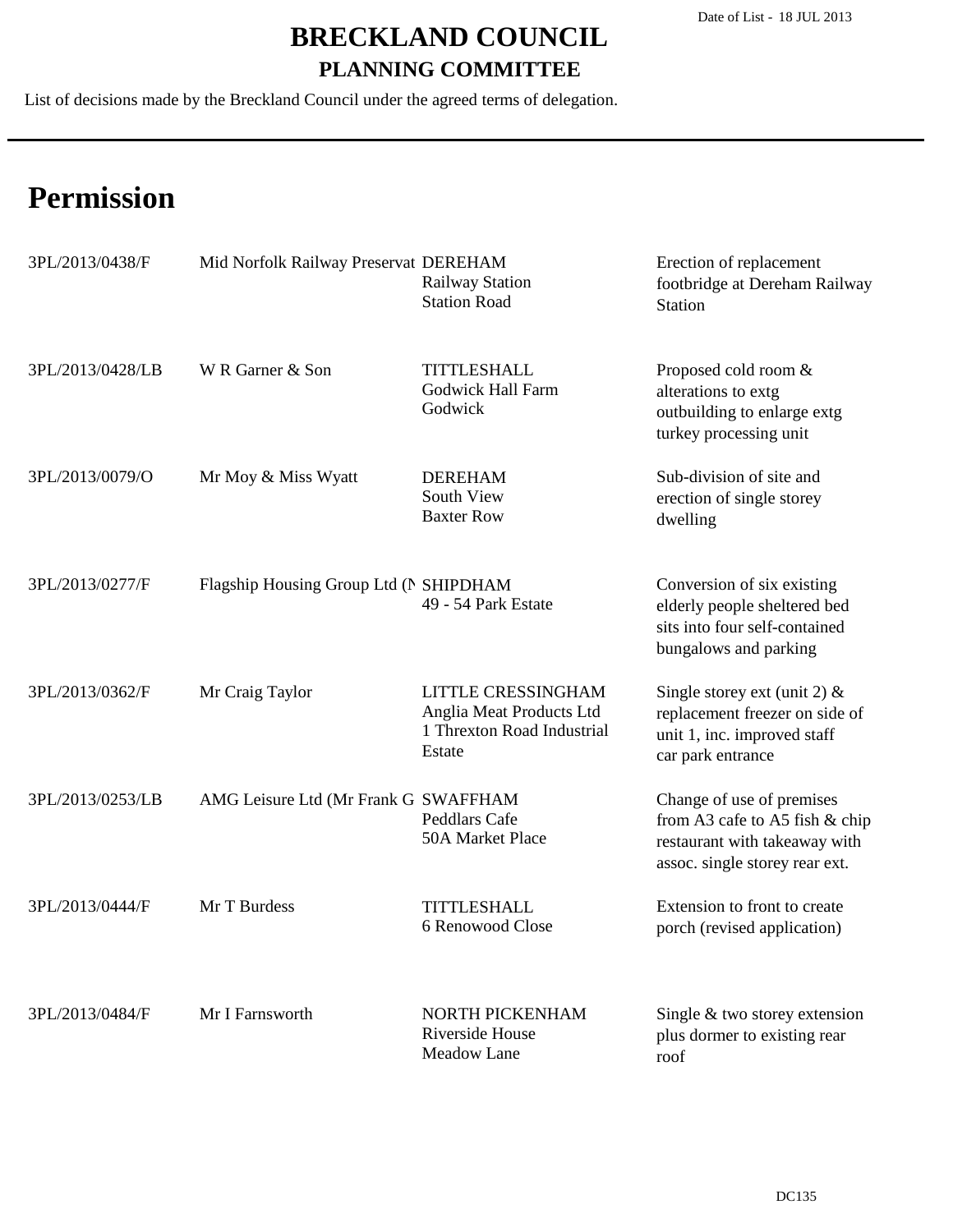List of decisions made by the Breckland Council under the agreed terms of delegation.

| 3PL/2013/0419/F | Mr Lee Ackers & Annette Giles MUNDFORD | 125 The Lammas                                               | Extension to bungalow                                                                                         |
|-----------------|----------------------------------------|--------------------------------------------------------------|---------------------------------------------------------------------------------------------------------------|
| 3PL/2013/0422/F | Mr T Page                              | <b>GRESSENHALL</b><br><b>Woodlands Farm</b><br>Riverside     | Demolish single storey<br>extension to rear & erect 2<br>storey extension                                     |
| <b>Refusal</b>  |                                        |                                                              |                                                                                                               |
| 3PL/2010/0252/F | Mr Ken Barnard                         | <b>BESTHORPE</b><br><b>Bunwell Road</b>                      | Extension to existing<br>commercial building                                                                  |
| 3PL/2012/0120/F | <b>Clayland Homes</b>                  | <b>BRADENHAM</b><br>Land South of Hale Road                  | MMA to pp 3PL/2010/1333/F in<br>respect of omitting section of<br>footpath on land owned by<br>Lord Nelson PH |
| 3PL/2013/0472/F | Mr & Mrs R W Evans                     | <b>RIDDLESWORTH</b><br><b>Stud Farm</b>                      | Change of use of land for the<br>siting of temporary<br>agricultural dwelling<br>(mobile home)                |
| 3PL/2013/0232/O | Mr & Mrs Gilford                       | <b>OLD BUCKENHAM</b><br><b>Willow Farmhouse</b><br>The Green | Erection of 2 storey, 4<br>bedroom detached house &<br>detached cart lodge for 3 cars                         |
| 3PL/2013/0209/F | Mr & Mrs Hamer                         | <b>ATTLEBOROUGH</b><br><b>Field View</b><br>Leys Lane        | Retention of mobile home for<br>residential purposes on part<br>of lawful commercial site                     |
| 3PL/2013/0384/F | Mr & Mrs T Moore                       | NORTH TUDDENHAM<br>Kimblewick Farm<br>Low Road               | Removal of condition 12 on pp<br>3PL/2000/1292/F (agricultural<br>occupancy condition)                        |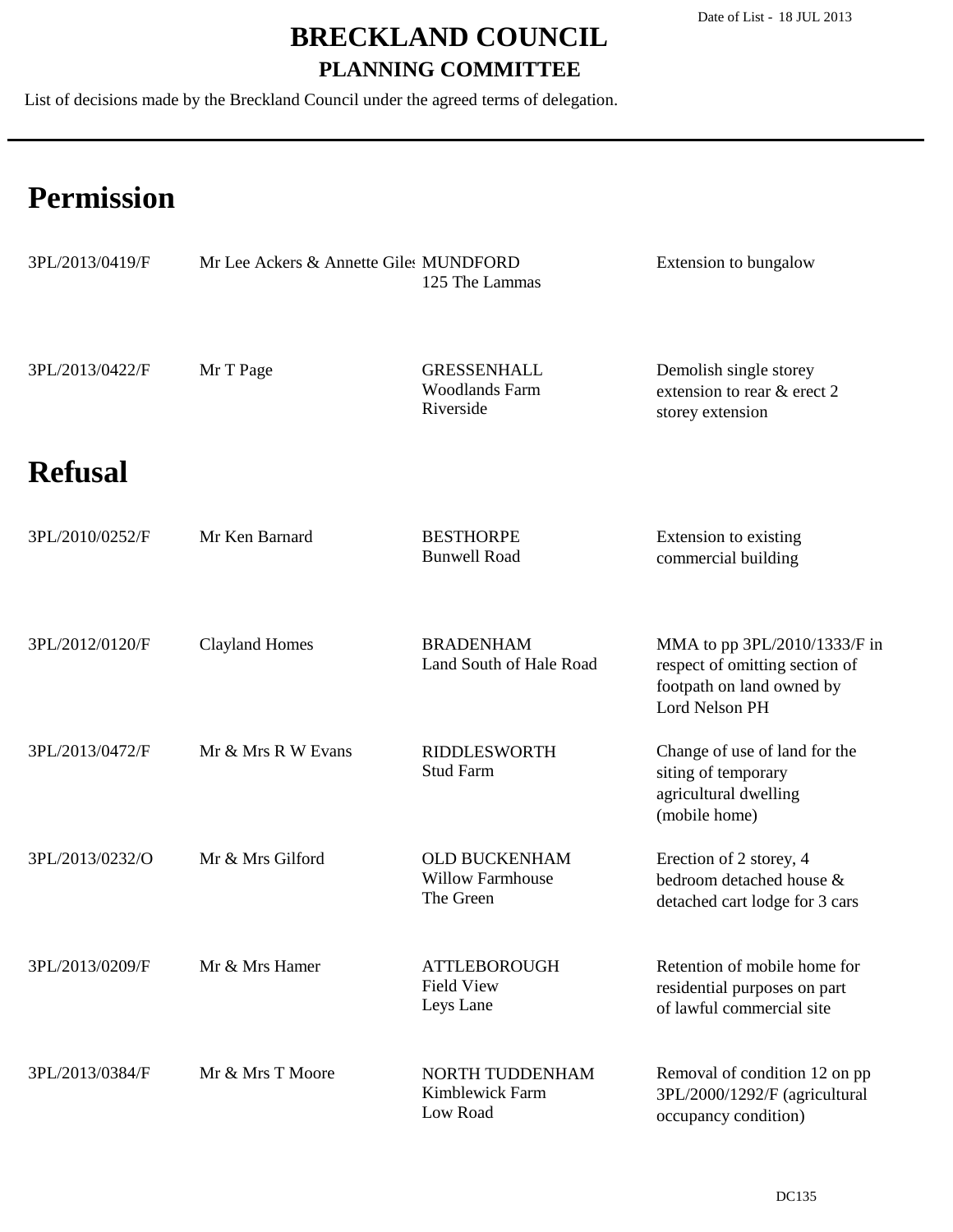List of decisions made by the Breckland Council under the agreed terms of delegation.

## **Refusal**

| 3PL/2013/0411/F | M |
|-----------------|---|
|-----------------|---|

Ir J Jones

6 Dereham Road LITCHAM

Demolish existing rear porch and erection of two storey extension

boundary (retrospective)

### **Split Decision**

| 3PL/2013/0247/A | Taylor Wimpey (Mrs Stacy Doi DEREHAM | Various non-illuminated signs |
|-----------------|--------------------------------------|-------------------------------|
|                 | Norwich Road                         | flag poles, fascia signs,     |
|                 |                                      | leader boards all along front |

### **TPO Work Exempt**

| TRE/2013/0034/TPO $Mr P A Reavey$ | <b>DEREHAM</b>         | Horse Chestnut (T2) fell |
|-----------------------------------|------------------------|--------------------------|
|                                   | Lannd at Dowling Close |                          |
|                                   | Shipdham Road          |                          |

### **TPO Work Modify Spec**

| TRE/2013/0033/TPO | Mr Stephen Rolph | <b>NECTON</b>  | Ash (T2) Reduce overall |
|-------------------|------------------|----------------|-------------------------|
|                   |                  | The Ashes      | dimensions by 40%       |
|                   |                  | 5 Bells Meadow | Ash (T3) Remove         |

### **TPO Work Refused**

Japonica Lodge 54 Nelson Court WATTON

Ash (T4) - fell to ground level and remove. Replace with suitable alternative

### **Tree Work CA Consent**

Woodlands North Pickenham Road SWAFFHAM

Monkey Puzzle - Remove